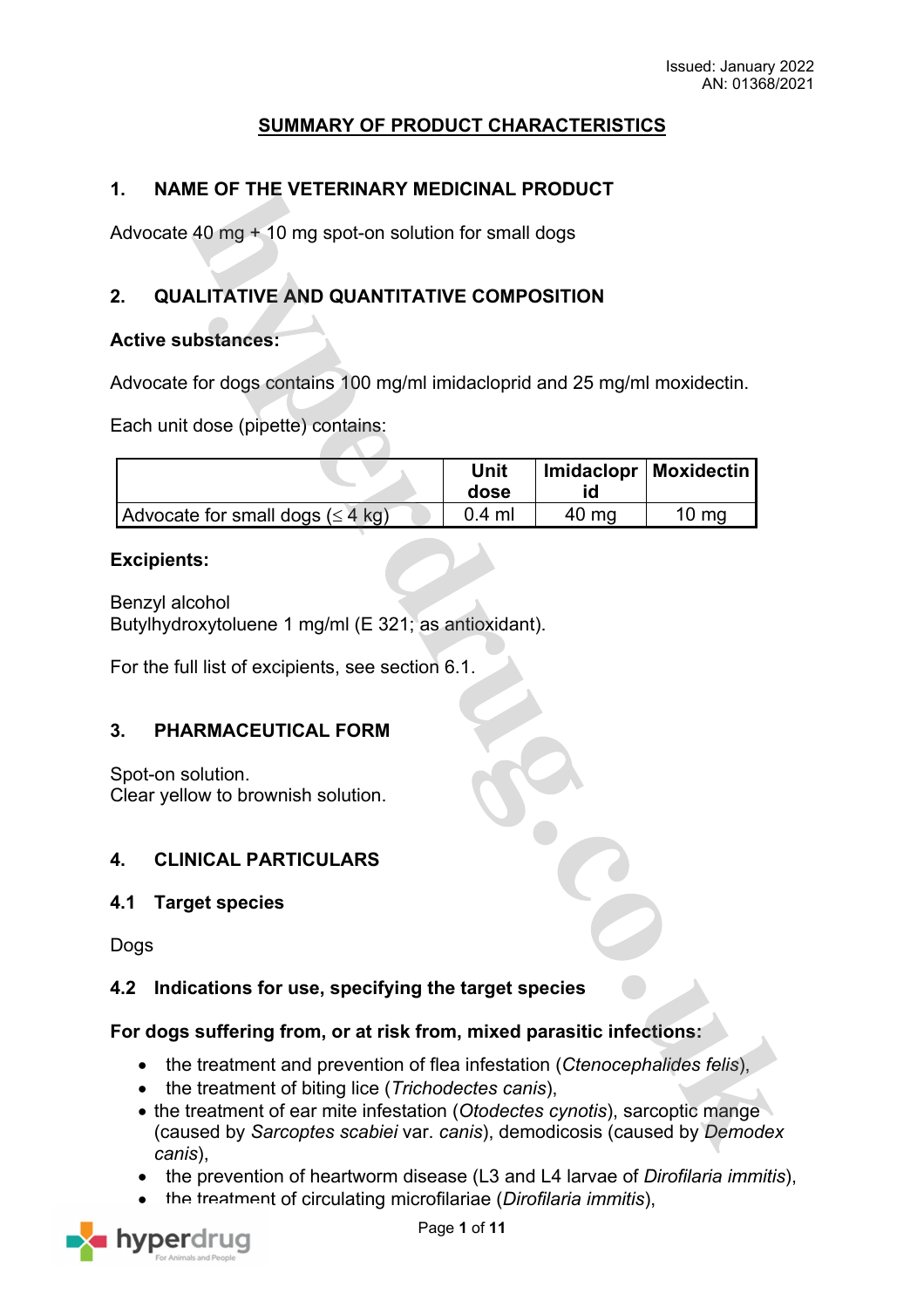- the treatment of cutaneous dirofilariosis (adult stages of *Dirofilaria repens*)
- the prevention of cutaneous dirofilariosis (L3 larvae of *Dirofilaria repens*),
- the reduction of circulating microfilariae (*Dirofilaria repens*),
- the prevention of angiostrongylosis (L4 larvae and immature adults of *Angiostrongylus vasorum*),
- the treatment of *Angiostrongylus vasorum* and *Crenosoma vulpis*,
- the prevention of spirocercosis (*Spirocerca lupi*),
- the treatment of *Eucoleus* (syn. *Capillaria*) *boehmi* (adults)*,*
- the treatment of the eye worm *Thelazia callipaeda* (adults),
- the treatment of infections with gastrointestinal nematodes (L4 larvae, immature adults and adults of *Toxocara canis, Ancylostoma caninum* and *Uncinaria stenocephala*, adults of *Toxascaris leonina* and *Trichuris vulpis*). The product can be used as part of a treatment strategy for flea allergy dermatitis (FAD).

#### **4.3 Contraindications**

Do not use in puppies under 7 weeks of age.

Do not use in cases of hypersensitivity to the active substances or to any of the excipients.

Do not use in dogs classified as Class 4 for heartworm disease as the safety of the product has not been evaluated in this animal group.

For cats, the corresponding "Advocate for cats" product (0.4 or 0.8 ml), which contains 100 mg/ml imidacloprid and 10 mg/ml moxidectin, must be used.

For ferrets: Do not use Advocate for dogs. Only "Advocate for small cats and ferrets" (0.4 ml) must be used.

Do not use on canaries.

#### **4.4 Special warnings for each target species**

Please refer to section 4.5.

Brief contact of the animal with water on one or two occasions between monthly treatments is unlikely to significantly reduce the efficacy of the product. However, frequent shampooing or immersion of the animal in water after treatment may reduce the efficacy of the product.

Parasite resistance to any particular class of anthelmintic may develop following frequent, repeated use of an anthelmintic of that class. Therefore, the use of this product should be based on the assessment of each individual case and on local epidemiological information about the current susceptibility of the target species in order to limit the possibility of a future selection for resistance.

The use of the product should be based on the confirmed diagnosis of mixed infection (or risk of infection, where prevention applies) at the same time (see also sections 4.2 and 4.9).

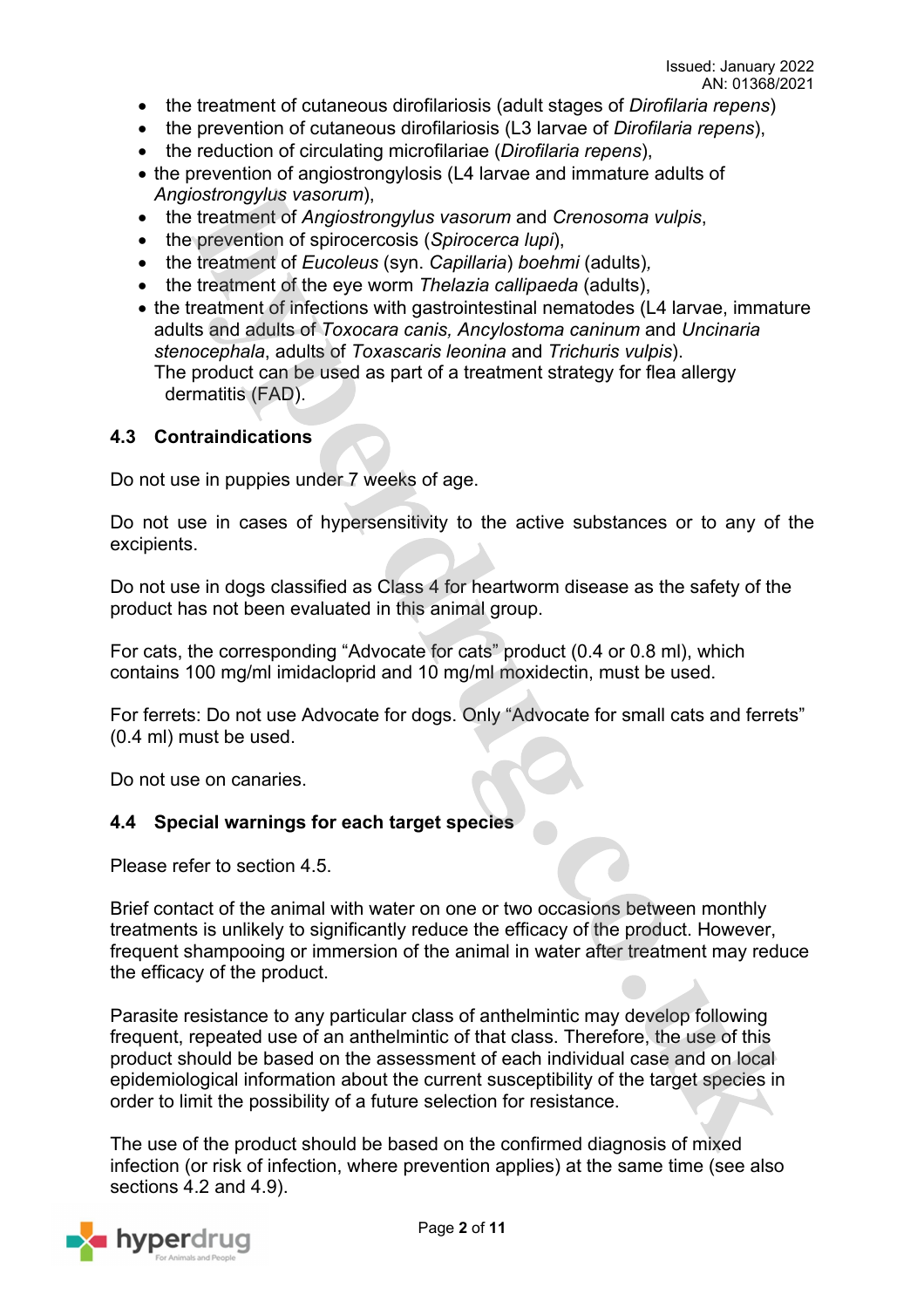Efficacy against adult *Dirofilaria repens* has not been tested under field conditions.

### **4.5 Special precautions for use**

#### Special precautions for use in animals

The treatment of animals weighing less than 1 kg should be based on a benefit-risk assessment.

There is limited experience on the use of the product in sick and debilitated animals, thus the product should only be used based on a benefit-risk assessment for these animals.

Do not apply in the mouth, in the eyes or the ears of the animal.

Care should be taken that the product is not ingested by animals and does not come into contact with the eyes or mouth of the recipient and/or other animals.

Consider carefully the correct application method described in section 4.9, especially that the product should be applied to the site specified in order to minimise the risk for the animal to lick the product.

Do not allow recently treated animals to groom each other. Do not allow treated animals to come into contact with untreated animals until the application site is dry.

When the product is applied in 3 to 4 separate spots (see section 4.9), specific care should be taken to prevent the animal licking the application sites.

This product contains moxidectin (a macrocyclic lactone), therefore special care should be taken with Collie or Old English Sheep dogs and related breeds or crossbreeds, to correctly administer the product as described under section 4.9; in particular, oral uptake by Collie or Old English Sheep dogs and related breeds or crossbreeds should be prevented.

Advocate should not enter water courses as it has harmful effects on aquatic organisms: moxidectin is highly toxic to aquatic organisms. Dogs should not be allowed to swim in surface waters for 4 days after treatment.

The safety of the product has only been evaluated in dogs classified as either Class 1 or 2 for heartworm disease in laboratory studies and in a few Class 3 dogs in a field study. Therefore the use in dogs with obvious or severe symptoms of the disease should be based on a careful benefit-risk assessment by the treating veterinarian.

Although experimental overdosage studies have shown that the product may be safely administered to dogs infected with adult heartworms, it has no therapeutic effect against adult *Dirofilaria immitis*. It is therefore recommended that all dogs 6 months of age or more, living in areas endemic for heartworm, should be tested for existing adult heartworm infection before being treated with the product. At the discretion of the veterinarian, infected dogs should be treated with an adulticide to remove adult heartworms. The safety of Advocate has not been evaluated when administered on the same day as an adulticide.

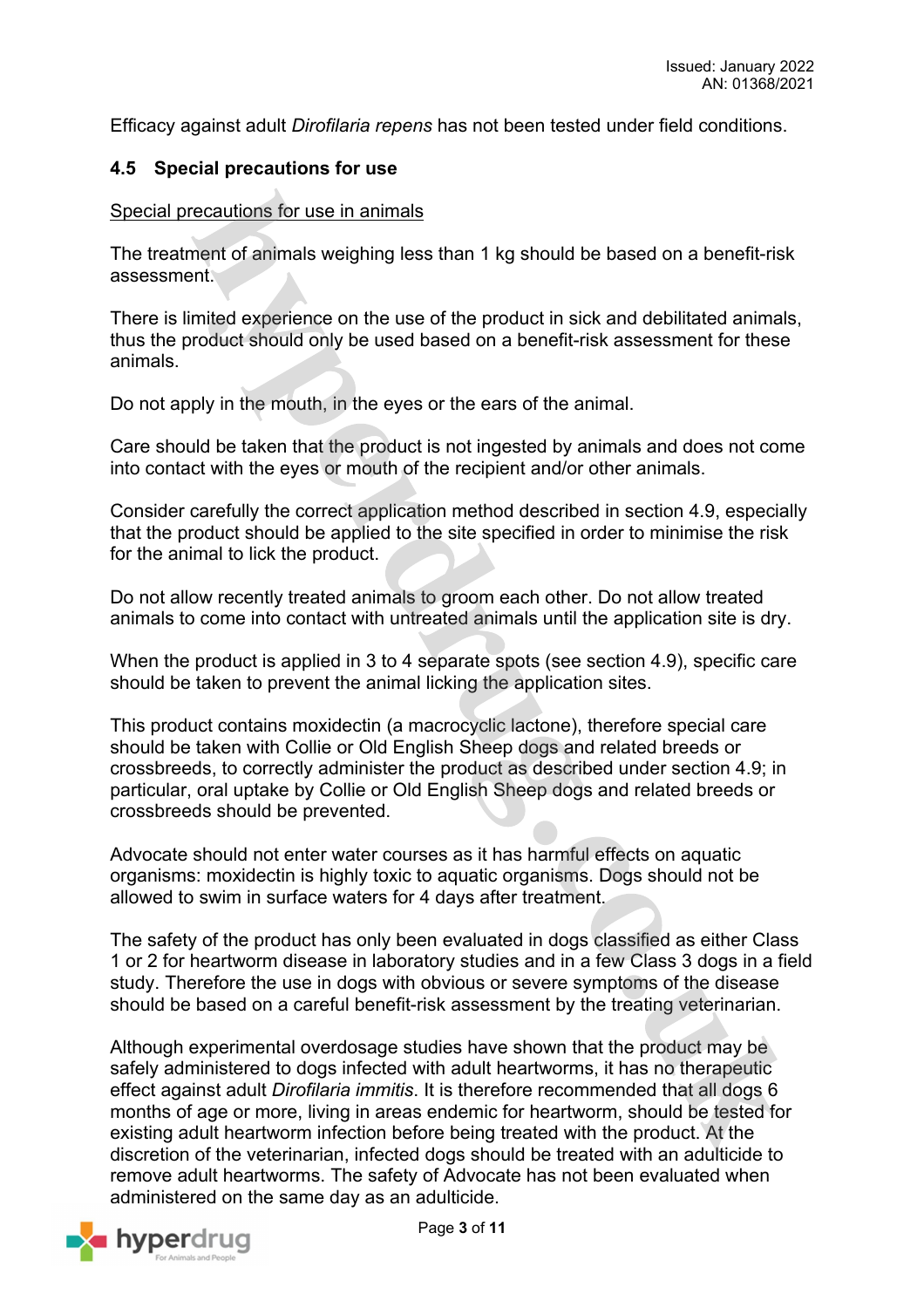Imidacloprid is toxic for birds, especially canaries.

#### Special precautions to be taken by the person administering the veterinary medicinal product to animals

Avoid contact with skin, eyes or mouth. Do not eat, drink or smoke during application. Wash hands thoroughly after use.

After application do not stroke or groom animals until the application site is dry. In case of accidental spillage onto skin, wash off immediately with soap and water. People with a known hypersensitivity to benzyl alcohol, imidacloprid or moxidectin should administer the product with caution. In very rare cases the product may cause skin sensitisation or transient skin reactions (for example numbness, irritation or burning/tingling sensation).

In very rare cases the product may cause respiratory irritation in sensitive individuals. If the product accidentally gets into eyes, they should be thoroughly flushed with water.

If skin or eye symptoms persist, or the product is accidentally swallowed, seek medical advice immediately and show the package leaflet or label to the physician.

The solvent in Advocate may stain or damage certain materials including leather, fabrics, plastics and finished surfaces. Allow the application site to dry before permitting contact with such materials.

#### **4.6 Adverse reactions (frequency and seriousness)**

Vomiting can occur on rare occasions. Use of the product may result in transient pruritus in dogs. Transient local skin sensitivity reactions including increased itching, hair loss, greasy fur and redness at application site have been reported in very rare cases. These signs disappear without further treatment. Neurological signs such as ataxia and muscle tremor (most of which are transient) may be observed in very rare cases (see section 4.10).

The product tastes bitter. Salivation may occasionally occur if the animal licks the application site immediately after treatment. This is not a sign of intoxication and disappears within some minutes without treatment. Correct application will minimise licking of the application sites.

The product may in very rare cases cause at the application site a sensation resulting in transient behavioural changes such as lethargy, agitation, and inappetence.

A field study has shown that in heartworm positive dogs with microfilaraemia there is a risk of severe respiratory signs (coughing, tachypnea and dyspnea) that may require prompt veterinary treatment. In the study these reactions were common (seen in 2 of 106 treated dogs). Gastrointestinal signs (vomiting, diarrhoea, inappetence) and lethargy are also common adverse reactions following treatment in such dogs.

The frequency of adverse reactions is defined using the following convention:

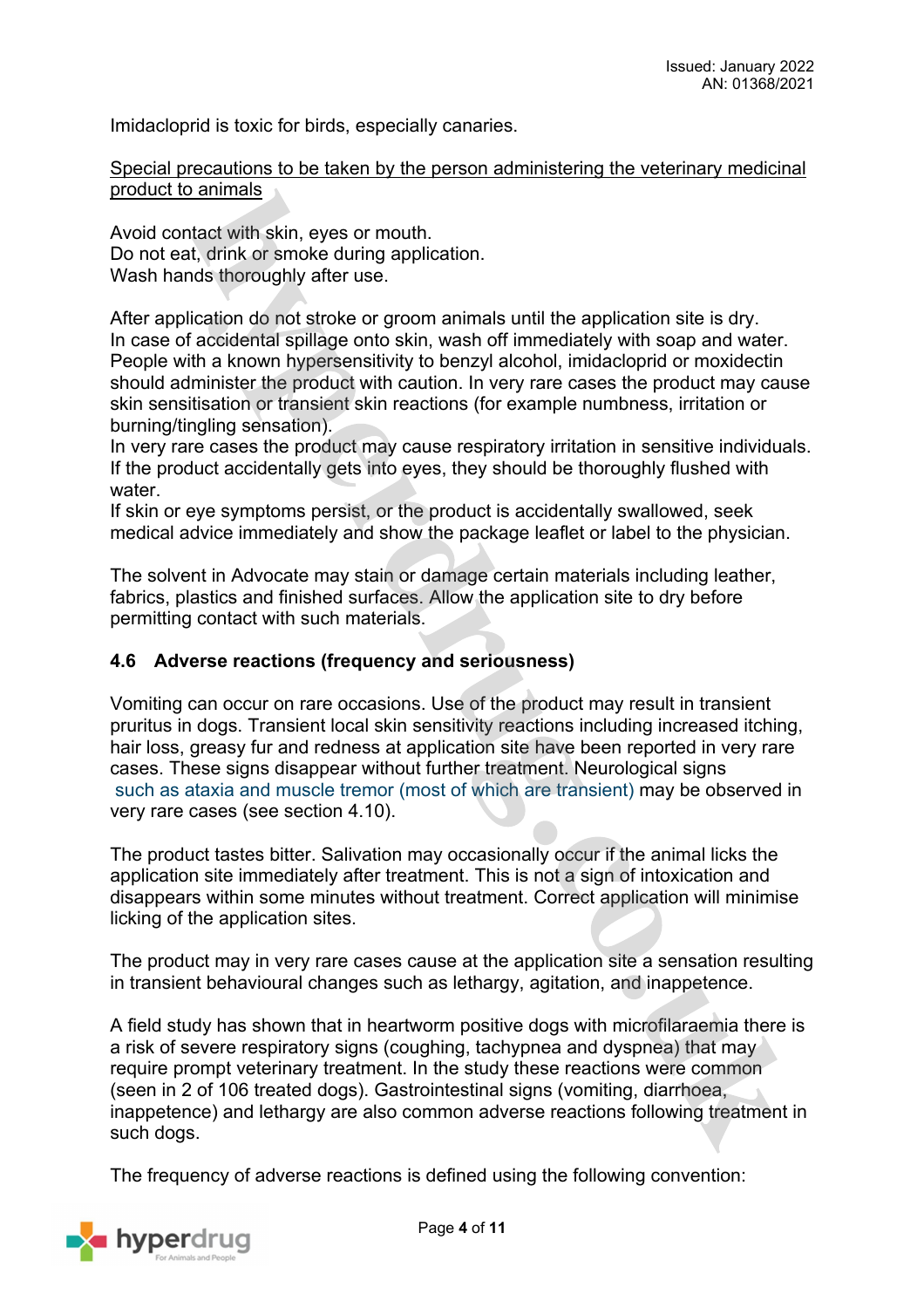- very common (more than 1 in 10 animals treated displaying adverse reaction(s))
- common (more than 1 but less than 10 animals in 100 animals treated)
- uncommon (more than 1 but less than 10 animals in 1,000 animals treated)
- rare (more than 1 but less than 10 animals in 10,000 animals treated)
- very rare (less than 1 animal in 10,000 animals treated, including isolated reports).

## **4.7 Use during pregnancy, lactation or lay**

The safety of the veterinary medicinal product has not been established during pregnancy and lactation in the target species. Therefore, the use of the product is not recommended in animals intended for breeding or during pregnancy and lactation.

## **4.8 Interaction with other medicinal products and other forms of interaction**

During treatment with Advocate no other antiparasitic macrocyclic lactone should be administered.

No interactions between Advocate and routinely used veterinary medicinal products or medical or surgical procedures have been observed.

Safety of Advocate when administered on the same day as an adulticide to remove adult heartworms has not been evaluated.

### **4.9 Amounts to be administered and administration route**

#### **Dosage schedule:**

The recommended minimum doses are 10 mg/kg bodyweight imidacloprid and 2.5 mg/kg bodyweight moxidectin, equivalent to 0.1 ml/kg bodyweight Advocate for dogs.

The treatment schedule should be based on individual veterinary diagnosis and on the local epidemiological situation.

| <b>Weight of</b><br>dog<br>[kg] | Pipette size to be used                 | <b>Volum</b><br>$e$ [ml] | Imidacloprid<br>[mg/kg bw] | <b>Moxidectin</b><br>[mg/kg bw] |  |
|---------------------------------|-----------------------------------------|--------------------------|----------------------------|---------------------------------|--|
| $\leq 4$ kg                     | Advocate for small dogs                 | 0.4                      | minimum of                 | minimum of                      |  |
|                                 |                                         |                          |                            | 2.5                             |  |
| $> 4 - 10$ kg                   | Advocate for medium dogs                | 1.0                      | $10 - 25$                  | $2.5 - 6.25$                    |  |
| $> 10 - 25$ kg                  | Advocate for large dogs                 | 2.5                      | $10 - 25$                  | $2.5 - 6.25$                    |  |
| $> 25 - 40$ kg                  | Advocate for extra-large                | 4.0                      | $10 - 16$                  | $2.5 - 4$                       |  |
|                                 | dogs                                    |                          |                            |                                 |  |
| $>$ 40 kg                       | the appropriate combination of pipettes |                          |                            |                                 |  |

*Flea treatment and prevention (Ctenocephalides felis)*

One treatment prevents future flea infestation for 4 weeks. Existing pupae in the environment may emerge for 6 weeks or longer after treatment is initiated, depending upon climatic conditions. Therefore, it may be necessary to combine Advocate

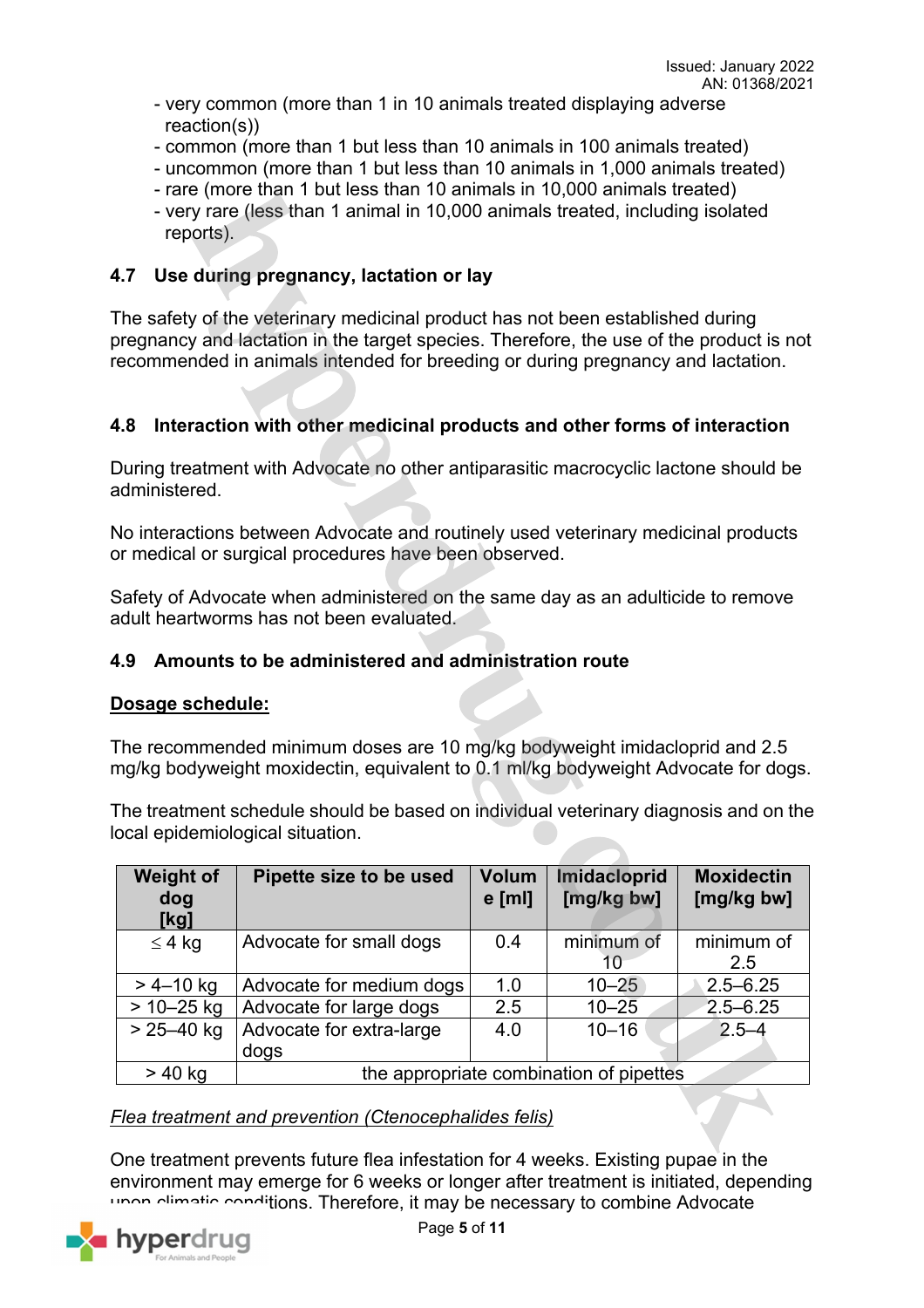treatment with environmental treatments aimed at breaking the flea life cycle in the surroundings. This can result in a more rapid reduction in the household flea population. The product should be administered at monthly intervals when used as part of a treatment strategy for flea allergy dermatitis.

### *Treatment of biting lice (Trichodectes canis)*

A single dose should be administered. A further veterinary examination 30 days after treatment is recommended as some animals may require a second treatment.

### *Treatment of ear mite infestation (Otodectes cynotis)*

A single dose of the product should be administered. Loose debris should be gently removed from the external ear canal at each treatment. A further veterinary examination 30 days after treatment is recommended as some animals may require a second treatment. Do not apply directly to the ear canal.

#### *Treatment of sarcoptic mange (caused by Sarcoptes scabiei* var. *canis)*

A single dose should be administered twice 4 weeks apart.

#### *Treatment of demodicosis (caused by Demodex canis)*

The administration of a single dose every 4 weeks for 2 to 4 months is efficacious against *Demodex canis* and leads to a marked improvement of clinical signs particularly in mild to moderate cases. Especially severe cases may require more prolonged and more frequent treatment. To achieve the best possible response in these severe cases, at the discretion of the veterinarian, Advocate can be applied once a week and for a prolonged time. In all cases it is essential that the treatment should be continued until skin scrapings are negative on at least 2 consecutive monthly occasions. Treatment should be stopped in dogs that show no improvement or do not respond in mite count after 2 months treatment. Alternative treatment should be administered. Seek the advice of your veterinarian.

As demodicosis is a multi-factorial disease, where possible, it is advisable to also treat any underlying disease appropriately.

#### *Prevention of heartworm disease (D. immitis)*

Dogs in areas endemic for heartworm, or those which have travelled to endemic areas, may be infected with adult heartworms. Therefore prior to treatment with Advocate, the advice provided in section 4.5 should be considered.

For prevention of heartworm disease, the product must be applied at regular monthly intervals during the time of the year when mosquitoes (the intermediate hosts which carry and transmit *D. immitis* larvae) are present. The product may be administered throughout the year. The first dose may be given after first possible exposure to mosquitoes, but not more than one month after this exposure. Treatment should continue at regular monthly intervals until 1 month after the last exposure to mosquitoes. To establish a treatment routine, it is recommended that the same day or date be used each month. When replacing another heartworm preventative

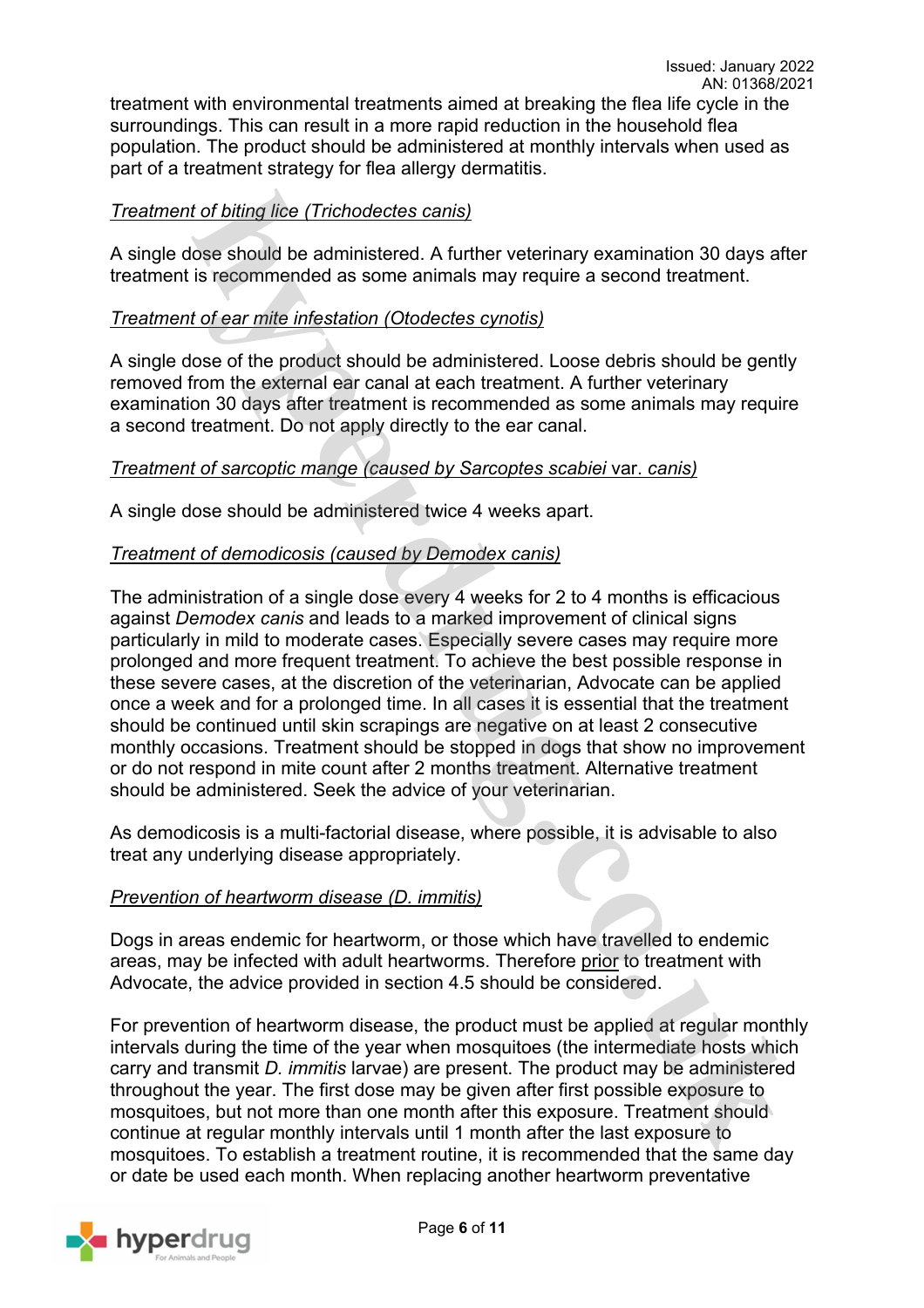product in a heartworm prevention programme, the first treatment with Advocate must be given within 1 month of the last dose of the former medication.

In non-endemic areas there should be no risk of dogs having heartworm. Therefore, they can be treated without special precautions.

### *Prevention of cutaneous dirofilariosis (skinworm) (D. repens)*

For prevention of cutaneous dirofilariosis, the product must be applied at regular monthly intervals during the time of the year when mosquitoes (the intermediate hosts which carry and transmit *D. repens* larvae) are present. The product may be administered throughout the year or at least 1 month before the first expected exposure to mosquitoes. Treatment should continue at regular monthly intervals until 1 month after the last exposure to mosquitoes. To establish a treatment routine, it is recommended that the same day or date be used each month.

### *Treatment of microfilariae (D. immitis)*

Advocate should be administered monthly for two consecutive months.

#### *Treatment of cutaneous dirofilariosis (skin worm) (adult stages of Dirofilaria repens)*

Advocate should be administered monthly for six consecutive months.

*Reduction of microfilariae (skin worm) (D. repens)*

The product should be administered monthly for four consecutive months.

#### *Treatment and prevention of Angiostrongylus vasorum*

A single dose should be administered. A further veterinary examination 30 days after treatment is recommended as some animals may require a second treatment. In endemic areas regular monthly applications will prevent angiostrongylosis and patent infection with *Angiostrongylus vasorum*.

#### *Treatment of Crenosoma vulpis*

A single dose should be administered.

#### *Prevention of spirocercosis (Spirocerca lupi)*

The product should be administered monthly.

*Treatment of Eucoleus (syn. Capillaria) boehmi (adults)*

The product should be administered monthly for two consecutive months. It is advisable to prevent auto-coprophagia between the two treatments in order to prevent possible reinfection.

#### *Treatment of the eye worm Thelazia callipaeda (adults)*

A single dose of the product should be administered.



Page **7** of **11**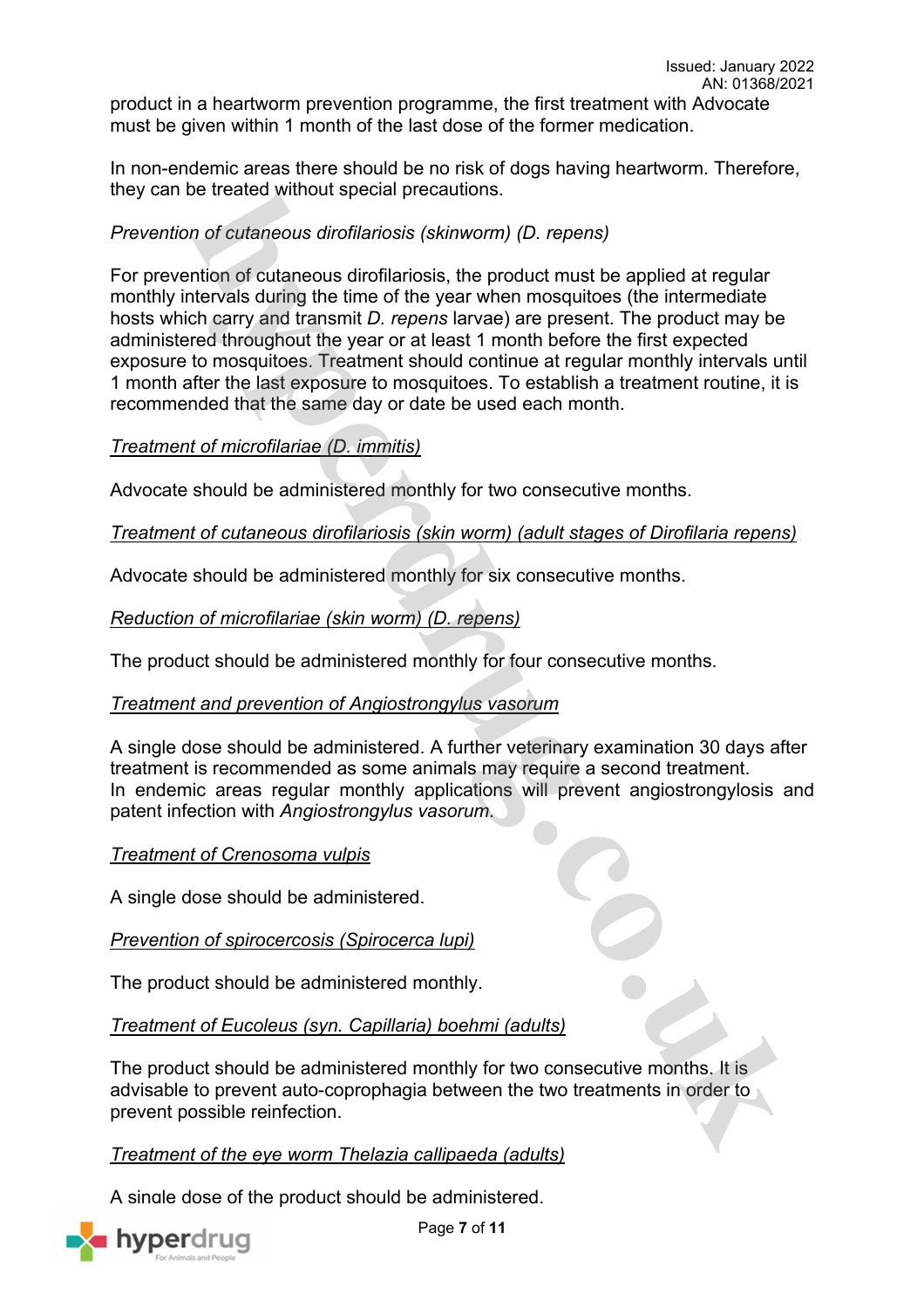*Roundworm, hookworm and whipworm treatment* (*Toxocara canis, Ancylostoma caninum, Uncinaria stenocephala*, T*oxascaris leonina* and *Trichuris vulpis*).

In areas endemic for heartworm, monthly treatment may significantly reduce the risk of re-infection caused by the respective round-, hook- and whipworms. In areas nonendemic for heartworm, the product can be used as part of a seasonal prevention programme against fleas and gastrointestinal nematodes.

Studies have shown that monthly treatment of dogs will prevent infections caused by *Uncinaria stenocephala.*

### **Method of administration**

For external use only.

Remove one pipette from the package. Then hold the pipette in an upright position, and twist and pull off the cap. Reverse the cap and use it to twist and remove the seal from the pipette, as shown.



With the dog in a standing position, part the coat between the shoulder blades until the skin is visible. Wherever possible apply to undamaged skin. Place the tip of the pipette on the skin and squeeze the pipette firmly several times to empty its contents



directly onto the skin.

## **4.10 Overdose (symptoms, emergency procedures, antidotes), if necessary**

Up to 10 times the recommended dose was tolerated in adult dogs with no evidence of adverse effects or undesirable clinical signs. Five times the recommended minimum dose applied at weekly intervals for 17 weeks was investigated in dogs aged over 6 months and tolerated with no evidence of adverse effects or undesirable clinical signs.

The product was administered to puppies at up to 5 times the recommended dose, every 2 weeks for 6 treatments, and there were no serious safety concerns.

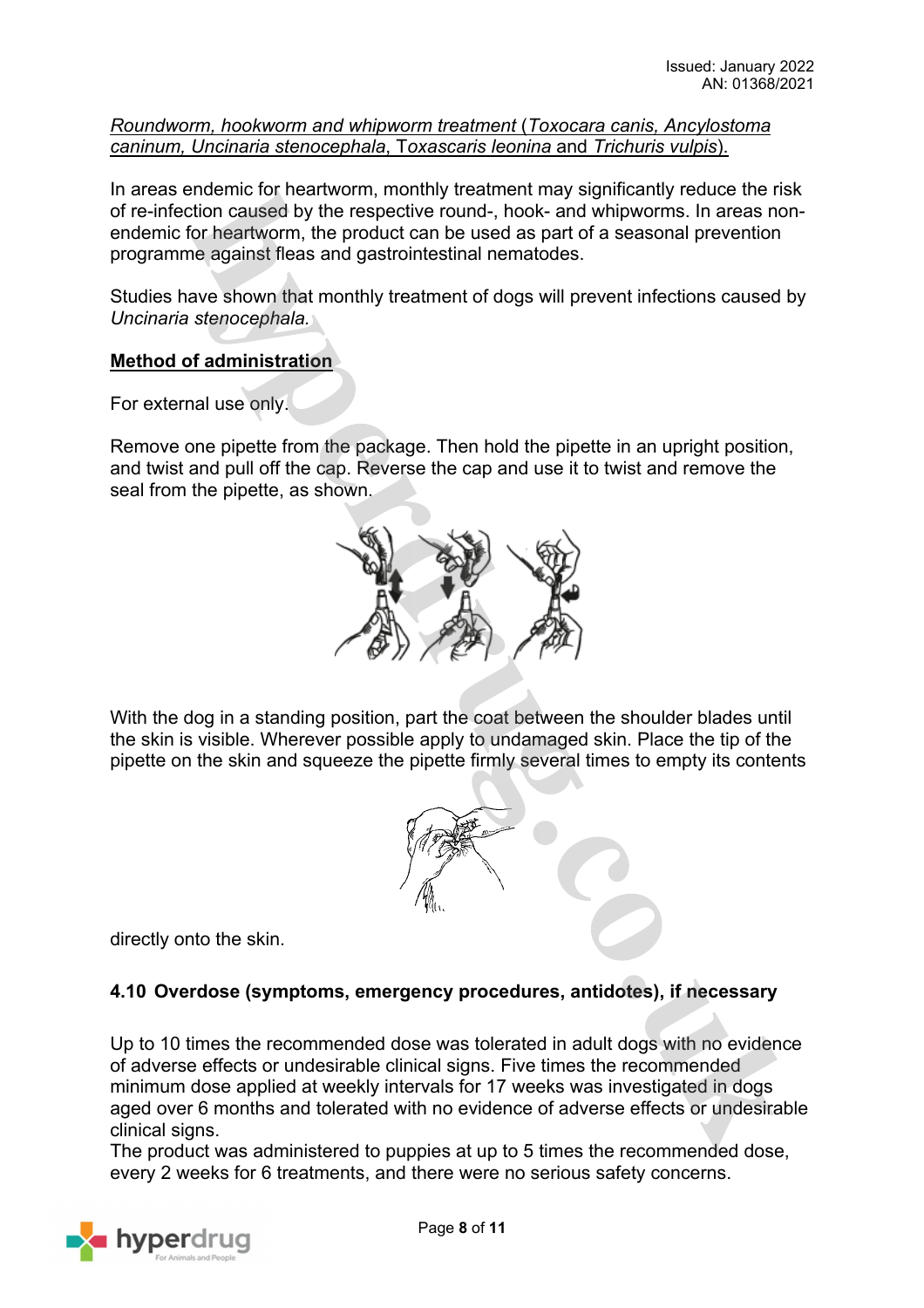Transient mydriasis, salivation, vomiting and transient rapid respiration were observed.

After accidental oral ingestion or overdose, neurological signs (most of which are transient) such as ataxia, generalised tremors, ocular signs (dilated pupils, little pupillary reflex, nystagmus), abnormal respiration, salivation and vomiting may occur in very rare cases.

Ivermectin-sensitive Collie dogs tolerated up to 5 times the recommended dose repeated at monthly intervals without any adverse effects, but the safety of application at weekly intervals has not been investigated in ivermectin-sensitive Collie dogs. When 40% of the unit dose was given orally, severe neurological signs were observed. Oral administration of 10% of the recommended dose produced no adverse effects.

Dogs infected with adult heartworms tolerated up to 5 times the recommended dose, every 2 weeks for 3 treatments, without any adverse effects.

In case of accidental oral uptake, symptomatic treatment should be administered. There is no known specific antidote. The use of activated charcoal may be beneficial.

### **4.11 Withdrawal period(s)**

Not applicable.

## **5. PHARMACOLOGICAL PROPERTIES**

Pharmacotherapeutic group: Antiparasitic products, insecticides and repellents, macrocyclic lactones, milbemycins. ATCvet code: QP54AB52.

#### **5.1 Pharmacodynamic properties**

Imidacloprid, 1-(6-Chloro-3-pyridylmethyl)-N-nitro-imidazolidin-2-ylideneamine is an ectoparasiticide belonging to the chloronicotinyl group of compounds. Chemically, it is more accurately described as a chloronicotinyl nitroguanidine. Imidacloprid is effective against larval flea stages and adult fleas. Flea larvae in the pet's surroundings are killed after contact with a pet treated with the product. Imidacloprid has a high affinity for the nicotinergic acetylcholine receptors in the post-synaptic region of the central nervous system (CNS) of the flea. The ensuing inhibition of cholinergic transmission in insects results in paralysis and death. Due to the weak nature of the interaction with mammalian nicotinergic receptors and the postulated poor penetration through the blood-brain barrier in mammals, it has virtually no effect on the mammalian CNS. Imidacloprid has minimal pharmacological activity in mammals.

Moxidectin, 23-(O-methyloxime)-F28249 alpha is a second-generation macrocyclic lactone of the milbemycin family. It is a parasiticide which is active against many internal and external parasites. Moxidectin is active against larval stages of *Dirofilaria immitis* (L1, L3, L4) and *Dirofilaria repens* (L1, L3)*.* It is also active against gastrointestinal nematodes. Moxidectin interacts with GABA and glutamate-gated chloride channels. This leads to opening of the chloride channels on the postsynaptic junction, the inflow of chloride ions and induction of an irreversible resting state. The

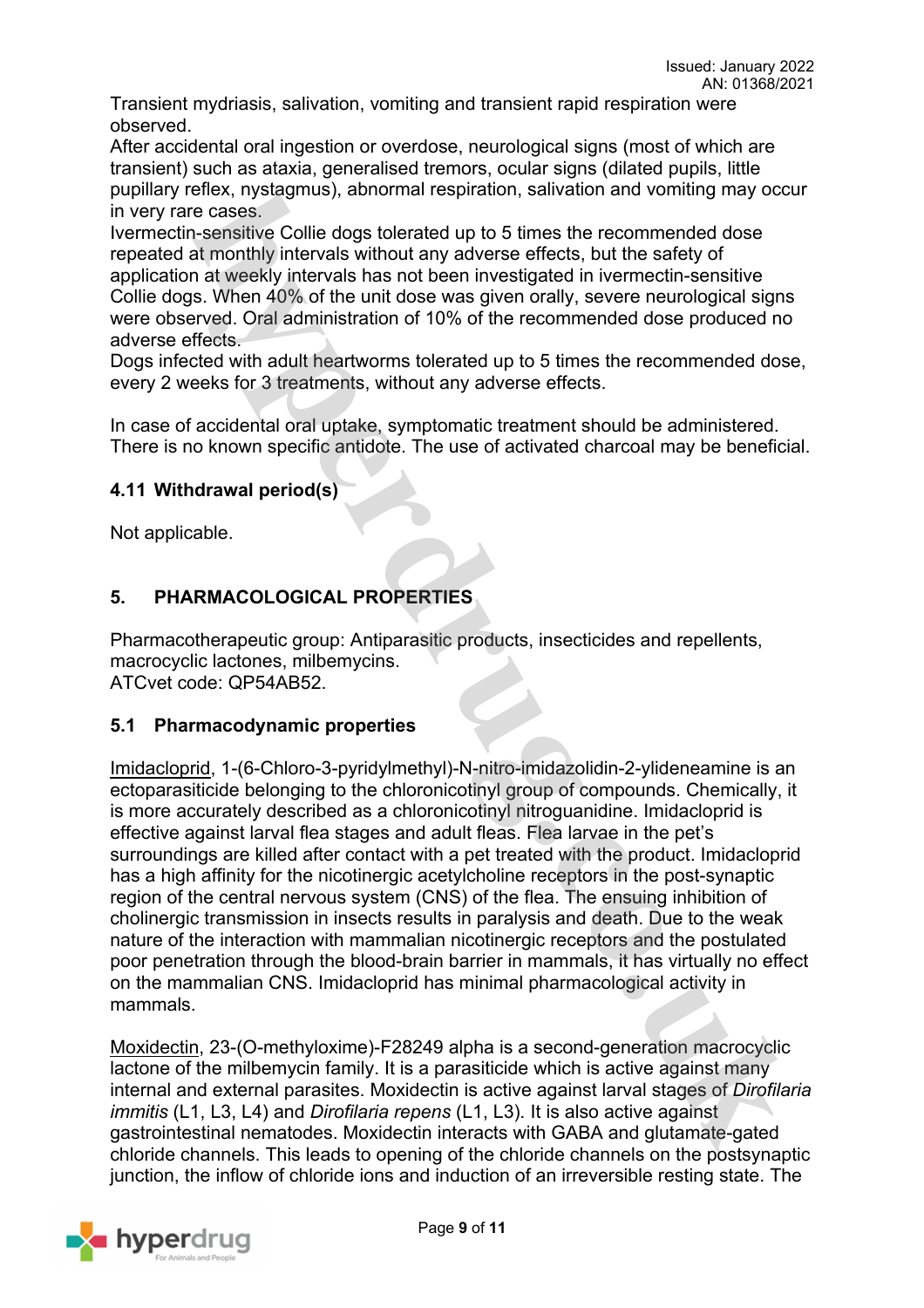result is flaccid paralysis of affected parasites, followed by their death and/or expulsion.

The drug has a persistent action and protects dogs for 4 weeks after a single application against re-infection with the following parasites: *Dirofilaria immitis*, *Dirofilaria repens*, *Angiostrongylus vasorum*.

### **5.2 Pharmacokinetic particulars**

After topical administration of the product, imidacloprid is rapidly distributed over the animal's skin within one day of application. It can be found on the body surface throughout the treatment interval. Moxidectin is absorbed through the skin, reaching maximum plasma concentrations approximately 4 to 9 days after treatment in dogs. Following absorption from the skin, moxidectin is distributed systemically throughout the body tissues but due to its lipophilicity it is concentrated mainly in the fat. It is slowly eliminated from the plasma as manifested by detectable moxidectin concentrations in plasma throughout the treatment interval of one month. The T  $\frac{1}{2}$  in dogs is about 28.4 days.

Studies evaluating the pharmacokinetic behaviour of moxidectin after multiple applications have indicated that steady state serum levels are achieved following approximately 4 consecutive monthly treatments in dogs.

#### **Environmental properties**

See sections 4.5 and 6.6.

## **6. PHARMACEUTICAL PARTICULARS**

#### **6.1 List of excipients**

Benzyl alcohol Butylhydroxytoluene Propylene carbonate

#### **6.2 Major incompatibilities**

None known.

#### **6.3 Shelf life**

Shelf life of the veterinary medicinal product as packaged for sale: 3 years.

#### **6.4 Special precautions for storage**

Do not store above 30 °C.